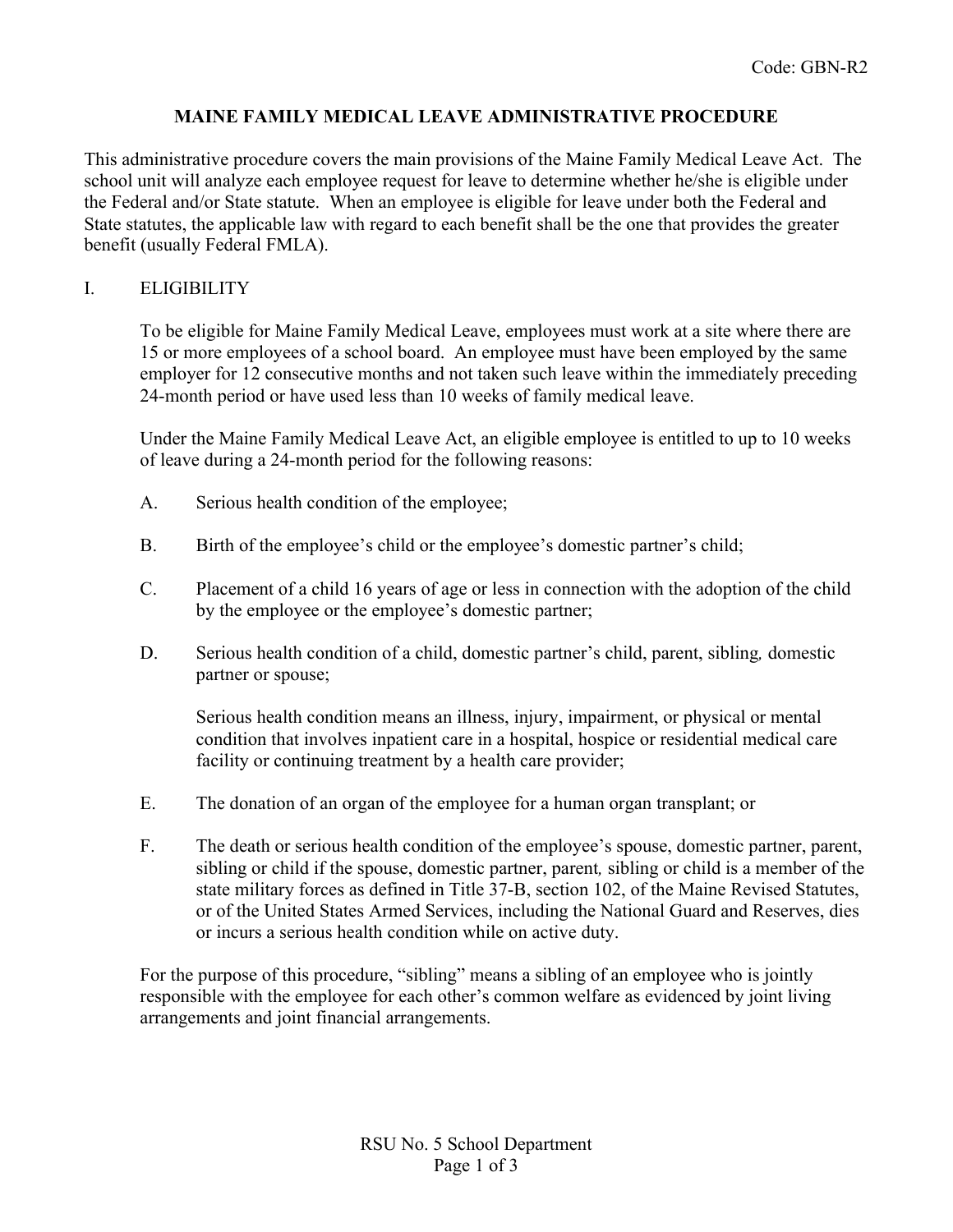# II. DOMESTIC PARTNER DEFINED

For the purpose of determining eligibility for Maine Family Medical Leave, "domestic partner" means the partner of an employee who:

- A. Is a mentally competent adult as is the employee;
- B. Has been legally domiciled with the employee for at least 12 months;
- C. Is not legally married to or legally separated from another individual;
- D. Is the sole partner of the employee and expects to remain so;
- E. Is not a sibling of the employee; and
- F. Is jointly responsible with the employee for each other's common welfare as evidenced by joint living arrangements, joint financial arrangements, or joint ownership of real or personal property.

#### III. ADMINISTRATION

- A. The school unit may require certification from a physician to verify the amount of leave requested. An employee who in good faith relies on treatment by prayer or spiritual means, in accordance with the tenets and practice of a recognized church or religious denomination, may submit certification from an accredited practitioner of those healing methods.
- B. An employee requesting leave shall provide at least 30 days' notice of the intended dates upon which the leave will commence and terminate, unless prevented by medical emergency from giving required notice.
- C. Any leave taken for Maine Family Medical Leave qualifying purposes, including leave taken under other applicable statutes, employment policies, and collective bargaining agreements or contracts, shall also be considered leave under Maine Family Medical Leave and shall be applied to an employee's 10-week Maine Family Medical Leave entitlement every 24-month period. When paid leave taken for Maine Family Medical Leave qualifying purposes is exhausted, the balance of Maine Family Medical Leave shall be unpaid.
- D. During Maine Family Medical Leave, an employee shall be permitted to continue his/her medical insurance plan, providing the employee remits the monthly premium to the Superintendent's Office no later than the first day of the month for which the premium is due.
- E. Upon an employee's return to work, he/she will be restored to his/her previous position or to a position with equivalent seniority status, benefits, pay, and other conditions and terms of employment.

RSU No. 5 School Department Page 2 of 3